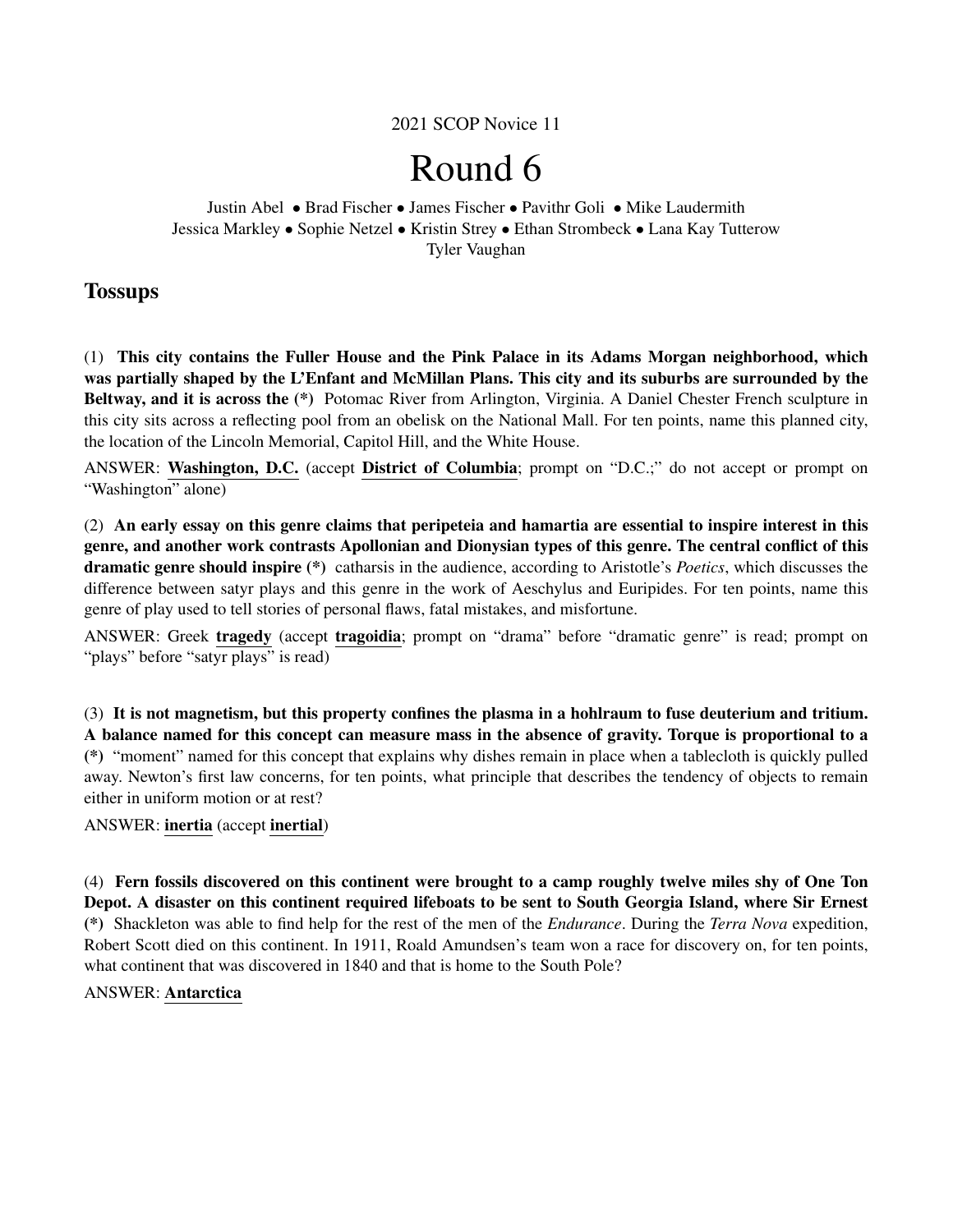(5) This god is called Nila-kantha because of a story in which he neutralizes the Hala-hala poison. This father of Kartikeya lives on Mount Kailash, and is often depicted riding the bull Nandi. This god is known as Mahadeva and as Nataraja, the (\*) Lord of the Dance. After this god was separated from his wife, Parvati, he cut off the head of his son, Ganesha, and replaced it with that of an elephant. For ten points, name this blue-throated Hindu destroyer god, who forms the Trimurti with Brahma and Vishnu.

ANSWER: Shiva (accept Siva)

(6) A McCabe-Thiele diagram models this process, sometimes performed with a Perkin triangle. This technique begins in a retort before passing to a condenser. Although it does not work on azeo-tropes, this procedure's "steam" form is used to extract plants' (\*) essential oils. A "fractional" type of this process partitions the hydrocarbons in crude oil. For ten points, name this lab technique that separates components of a liquid mixture by differences in boiling points, which is used to concentrate alcohol and produce pure water.

ANSWER: distillation (accept word forms like distilling)

(7) This team forfeited the second game of a doubleheader after rock DJ Steve Dahl's "Disco Demolition Night" turned into a riot at Comiskey Park. Kenesaw Mountain Landis banned eight members of this team, including (\*) "Shoeless" Joe Jackson, for life after they were accused of intentionally losing the World Series. Lucas Giolito [Lucas jee-oh-lee-toh], Eloy Jiménez [eh-LOY hih-MEH-nez], and MVP José Abreu [José ah-BRAY-yoo] are current players for, for ten points, what American League baseball team that has a local rivalry with the Chicago Cubs?

ANSWER: Chicago White Sox (prompt on "Chicago;" prompt on "Sox")

(8) This event attracted immigrants to a region nicknamed "Jinshan;" the increased population prompted an attack on an outpost on the Fresno River, inciting the Mariposa War. This event began when Charles Bennett and newspaperman (\*) Samuel Brannan publicized a discovery made by James Marshall at Sutter's Mill, and instigated a mass migration. For ten points, name this 1849 event in which prospectors swarmed west to cities like San Francisco in search of a precious metal.

ANSWER: California gold rush (accept 1849 gold rush; accept descriptions like the discovery of gold in California)

(9) In the opera *A¨ıda*, a "Triumphal" one of these musical works is often staged with elephants. One of these works includes the patriotic song " Land of Hope and Glory" in its "trio" section. Compositions of this type include Edward Elgar's (\*) *Pomp and Circumstance* ones, which are often played at graduations, and ones named "The Liberty Bell" and "The Washington Post." John Philip Sousa is the "king" of, for ten points, what musical compositions, such as the "Stars and Stripes Forever," that help military groups walk in time?

ANSWER: marches (accept military marches)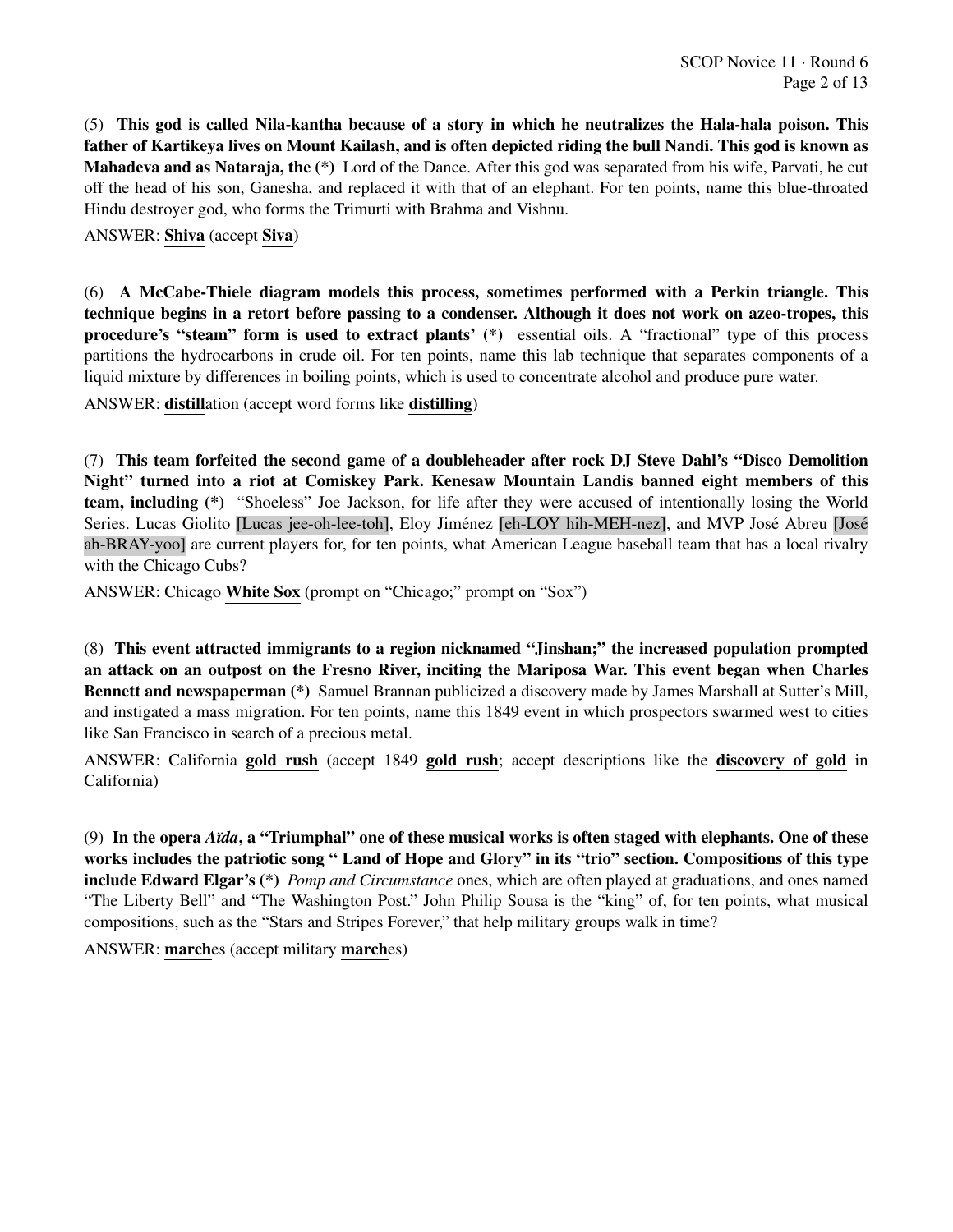(10) In this novel, an attack led by Pilkington and Frederick ends with the death of a stable boy, and forces Jones to abandon his land. In this novel, the Order of the Green Banner is invented for a leader who chases away a war hero named (\*) Snowball after the Battle of the Cowshed. Despite being a "Hero, First Class," Boxer is sent to a glue factory by Napoleon in this novel. For ten points, name this novel by George Orwell in which a group of pigs take over the title location.

# ANSWER: Animal Farm

(11) Eight of these vehicles were involved in the failed Operation Eagle Claw. Many of these vehicles were pushed into the ocean after they evacuated civilians from Saigon. The company Sikorsky won a bid to produce these vehicles, which are called (\*) *Marine One* when they transport the US President. During the Battle of Mogadishu, two of these vehicles called Black Hawks were shot down. For ten points, name this type of rotor-powered aircraft that can take off vertically.

ANSWER: helicopters (prompt on "copter(s)"; prompt on "aircraft" until it is read; do not prompt on "airplane" or similar)

(12) Plants found in this ecosystem are the most effective heavy metal traps for iron and copper. A slough [slew] is a type of this ecosystem that is dominated by sawgrass, and other types of this ecosystem grow sphagnum moss that accumulates as (\*) peat. Rodent herbivores in this habitat include the muskrat and capybara, and it is home to wading birds like blue herons. For ten points, name this semi-aquatic ecosystem that includes the Everglades and Okefenokee Swamp.

ANSWER: wetlands (accept specific types of wetlands such as marsh, bog, or fen; accept swamp before "Swamp" is read)

(13) A house by this architect, built for Katherine and Herbert Jacobs, has a flat roof and a carport, and pioneered the Usonian style. This architect built an Arizona studio after an arson at his Wisconsin home, and used geometric art glass windows for a house in Hyde Park, Illinois. This architect of (\*) Taliesin [tah-lee-ESS-in] and Robie House designed a home for Edgar Kaufmann whose patios are cantilevered over a waterfall in Pennsylvania. For ten points, name this American architect who created Prairie Style houses like Fallingwater.

ANSWER: Frank Lloyd Wright (accept Frank Lincoln Wright)

(14) A Brazilian company in this industry, JBS, paid \$11 million to end a ransomware attack in June 2021. Cargill is another of the "Big Four" companies in this industry, which suffered large outbreaks early in the COVID-19 pandemic. In September 2021, the Biden Administration announced (\*) aid for this industry in the form of subsidies for small processors, a boost to the Packers and Stockyards Act, and support for ranchers. For ten points, name this agricultural industry that has recently had a sharp rise in prices for steaks.

ANSWER: beef industry (accept meatpacking; accept butchering cattle or cows; prompt on "agriculture" before it is read; do not accept or prompt on answers including other types of meat, like chicken or pork)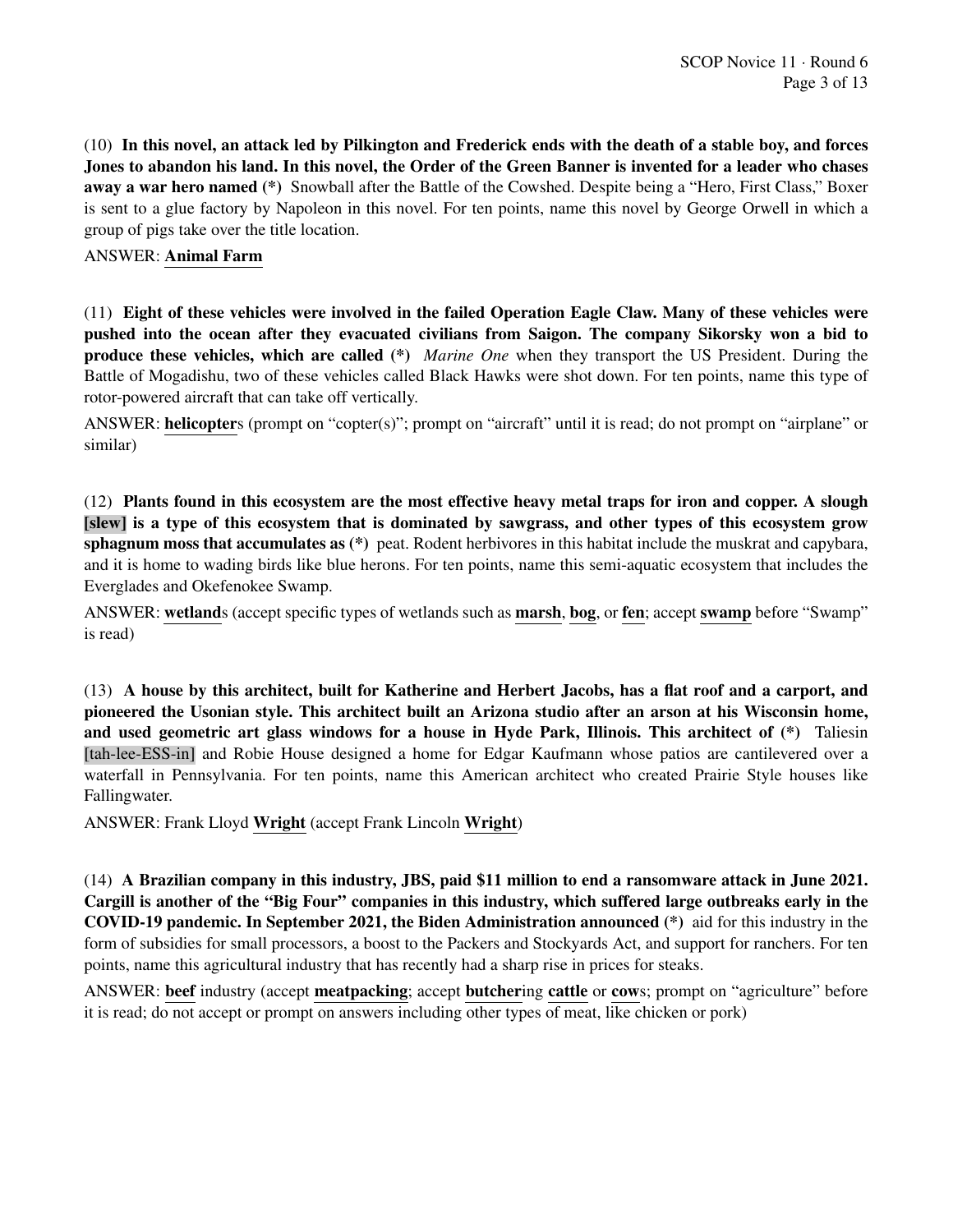(15) This author created a character who searches for Nicholas Vedder and Brom Dutcher when he returns from playing ninepins with Henry Hudson in the Catskill Mountains. In a story from this author's collection *The* (\*) *Sketchbook of Geoffrey Crayon*, Katrina Van Tassel marries Brom Bones after his romantic rival, Ichabod Crane, is chased away by the Headless Horseman. For ten points, name this author of "Rip Van Winkle" and "The Legend of Sleepy Hollow."

ANSWER: Washington Irving

(16) The Madhava-Leibniz series is an infinite sequence, consisting of one added to fractions with odd denominators, that sums to this constant. Wei Kingdom mathematician Liu Hui estimated the value of this constant with a ninety-six-sided polygon. Euler's identity relates this constant to (\*) *e*, *i*, one, and zero. One-third height times the radius squared times this constant equals the volume of a cone. For ten points, name this constant, the ratio of a circle's circumference to its diameter, approximated "three-point-one-four."

ANSWER: pi

(17) After Theseus abandoned Ariadne, this Greek god comforted Ariadne and fell in love with her. This god took mercy on Tyrrhenian pirates who had kidnapped him by turning them into dolphins so they would not drown. This god inspired his followers, the Maenads, to murder (\*) Orpheus by tearing him to pieces, and carried a staff topped by a pinecone called the Thyrsus. For ten points, name this "twice-born" Greek god, who was born from the thigh of Zeus, and who governed vineyards and wine.

ANSWER: Dionysus (accept Bacchus)

(18) In this novel, Tina, Minnie, and Kitty play with a language teacher who lives in Miss Kirke's boarding house with an aspiring writer. A visit to the Hummel family causes a girl in this novel to say that her sewing needle is "heavy" as she dies of (\*) scarlet fever. Another girl in this novel marries Laurie Laurence after her sister rejects him to marry Professor Bhaer. For ten points, name this novel by Louisa May Alcott about Meg, Jo, Beth, and Amy March.

ANSWER: Little Women

(19) It is not Hubble, but a telescope named for this scientist has detected the most exoplanets to date. This scientist incorrectly used regular polyhedra to map distances between planets in his book (\*) *Mysterium Cosmographicum*, and his *Astronomia Nova* correctly notes that a line joining a planet and the Sun sweeps out equal areas in equal time intervals. For ten points, name this astronomer who described elliptical orbits in his first law of planetary motion.

ANSWER: Johannes Kepler

(20) The spymaster Sir Francis Walsingham served as this monarch's Secretary of State, and stopped the Ridolfi and Babbington plots that threatened this ruler. This monarch's navy defeated an invasion attempt by Philip II [second] with the help of Sir (\*) Francis Drake. Because this monarch died childless, James Stuart inherited the throne after her 1603 death. For ten points, name this final Tudor monarch of England, the sister of Mary I [first] and daughter of Henry VIII [eighth].

ANSWER: Elizabeth I [first] (prompt on "Elizabeth" or "Queen Elizabeth")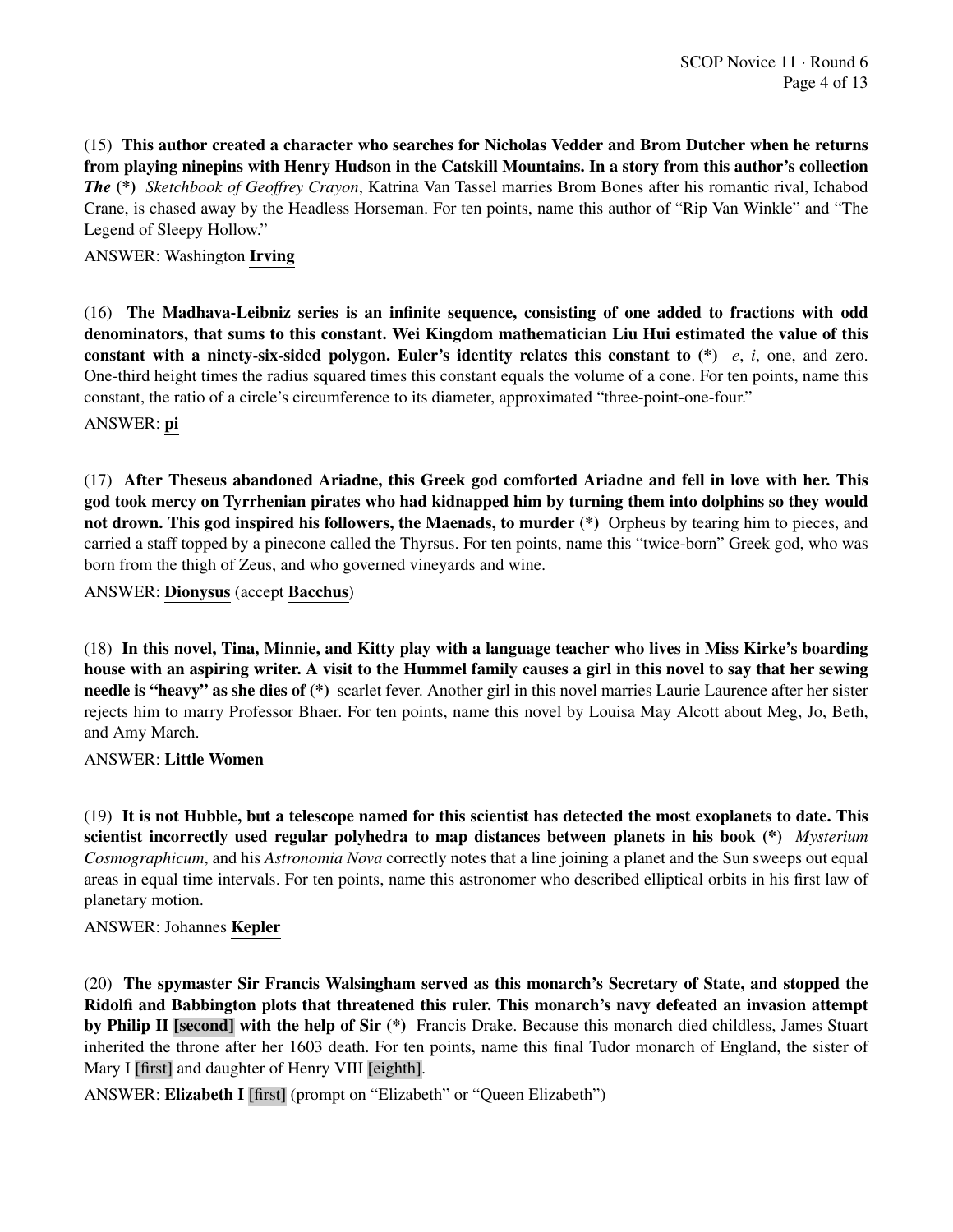SCOP Novice 11 · Round 6 Page 5 of 13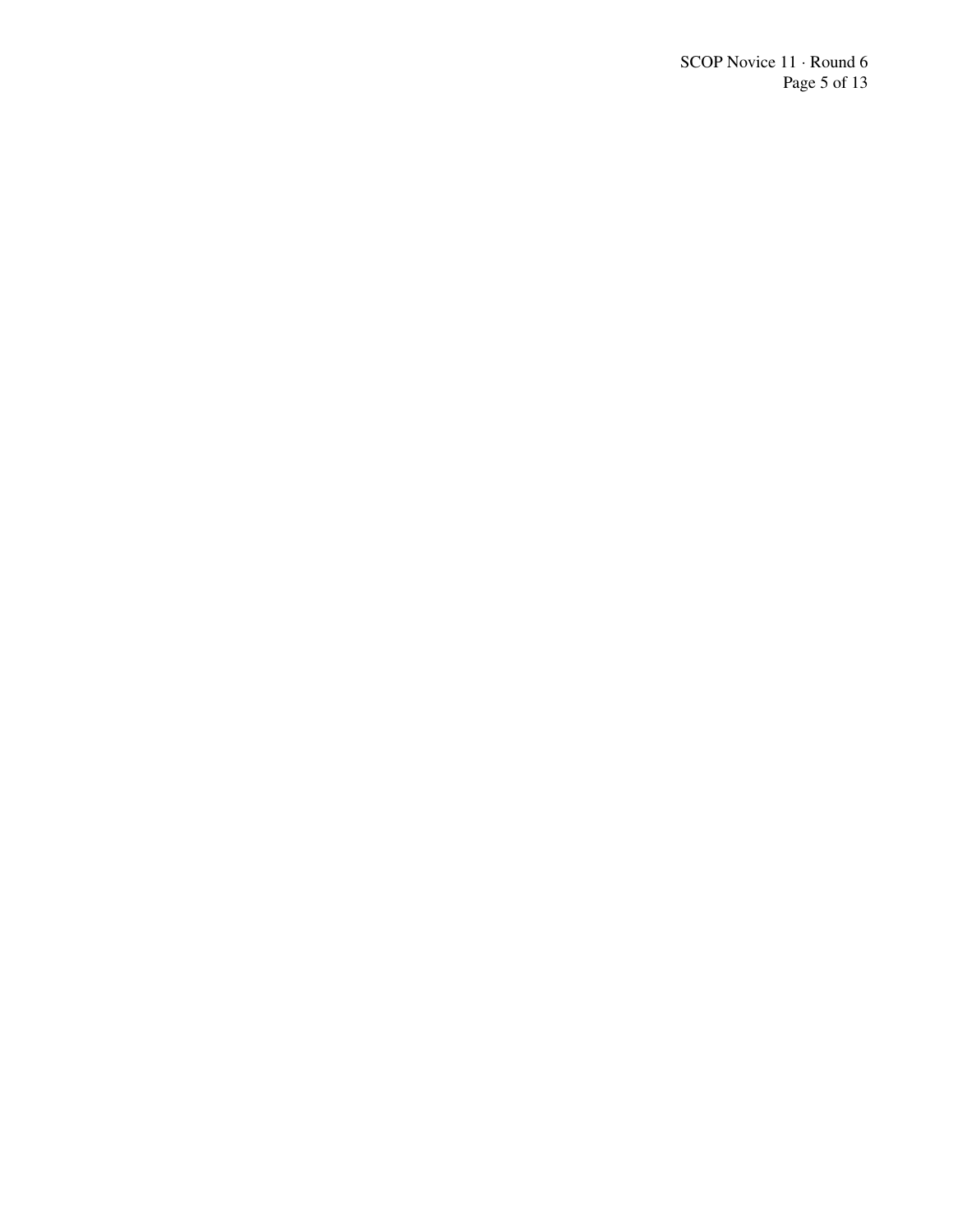# Bonuses

(1) *Stentor*, *Euglena*, and *Spirogyra* are among the organisms that can be seen in a drop of pond water examined under one of these devices. For ten points each,

Name this optical device with a stage and eyepiece, whose compound type may have maximum magnification of one thousand times.

# ANSWER: light microscope

Careful examination of a pond water slide is needed to find this type of slow, amorphous protozoan that moves by pseudopods and engulfs its prey by phago-cytosis.

# ANSWER: amoeba (accept amoebae or amoebas; accept ameboids)

In contrast to an amoeba, *Paramecia* appear to move quickly under the microscope because they are covered in these stiff, hair-like structures that beat back and forth.

# ANSWER: cilia (accept cilium)

(2) This man's nickname, Black Jack, was given to him as an instructor at West Point because of his service as the head of the 10th Cavalry, a Buffalo Soldier regiment. For ten points each,

Name this leader of the Punitive Expedition into Mexico to capture Pancho Villa.

ANSWER: John "Black Jack" Pershing

John Pershing was part of the Ghost Dance campaign to eliminate the last uprisings of the Lakota Indians. The Ghost Dance campaign culminated in this 1890 massacre in which two hundred fifty Lakota men, women, and children were killed by James Forsyth's 7th US Cavalry.

# ANSWER: Wounded Knee Massacre

During World War I, these protected ditches were often partially flooded, causing soldiers to develop foot damage; in response, Pershing spearheaded the invention of a new kind of boot.

#### ANSWER: trenches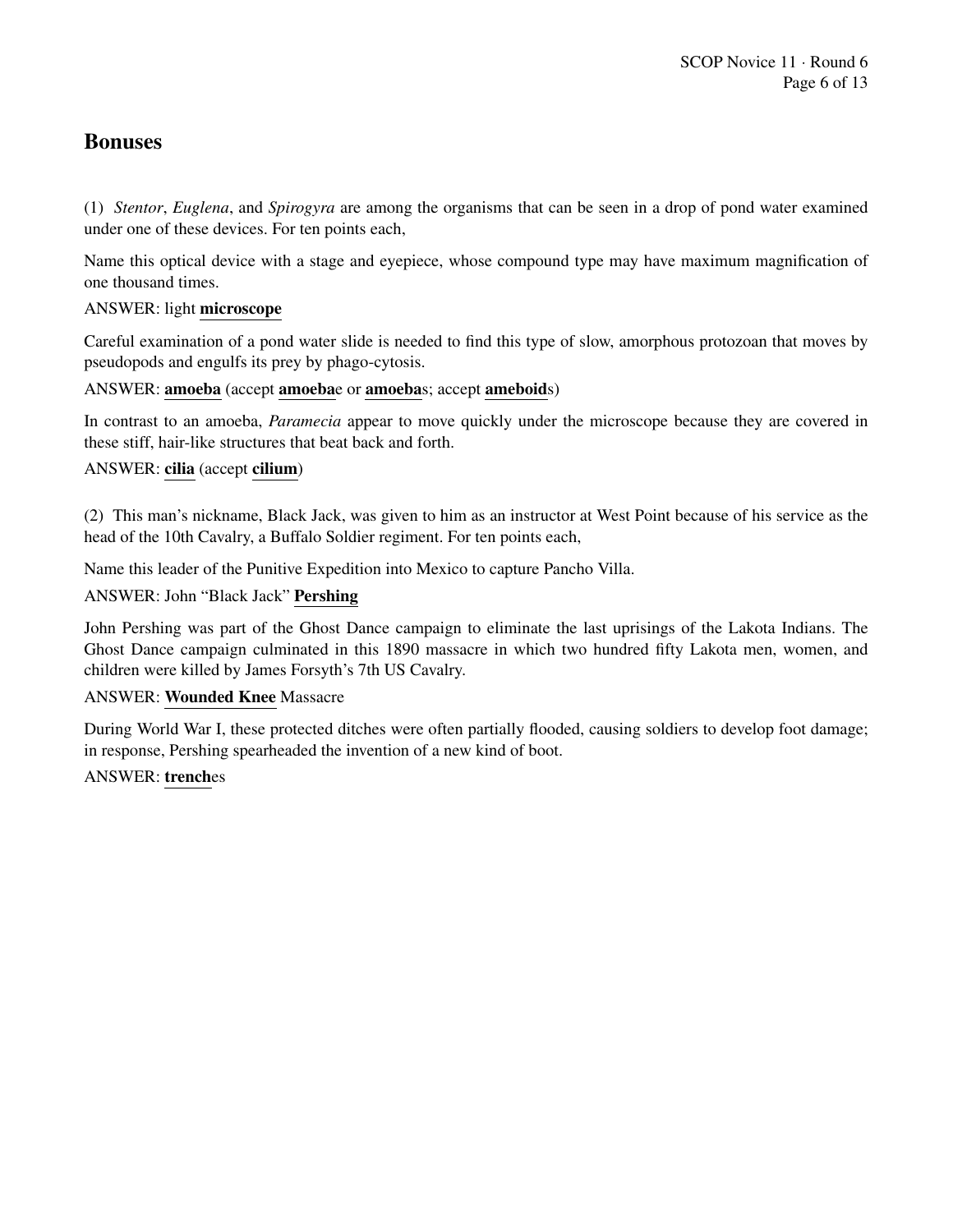(3) Many of the Norse gods owned magical objects. For example, this god's wife, Sif, possessed a golden cap made by the dwarven Sons of Ivaldi. For ten points each,

Name this bad-tempered lightning god for whom the Sons of Ivaldi created the hammer Mjolnir [mee-YOLL-neer]. During Ragnarök, the Norse apocalypse, this god and the great serpent Jormungandr [YOR-mun-gon-dur] will kill each other in battle.

#### ANSWER: Thor (accept Donar)

This queen of the Vanir, the Norse nature gods, owned a magical cloak made of falcon feathers which she could use to fly. She claimed half the souls of dead warriors for her mead-hall, Folkvangr. ´

ANSWER: Freyja [FRAY-yah] (do not accept or prompt on "Frey," "Freyr," "Frigg," or "Frigga")

This Norse goddess used her mystical spinning wheel to create the clouds. This wife of Odin is the goddess of both family life and clairvoyance.

# ANSWER: Frigg (accept Frigga)

(4) In this play, Mark Antony gives a funeral oration that begins, "Friends, Romans, countrymen, lend me your ears." For ten points each,

Name this Shakespeare play in which Antony mockingly repeats that "Brutus is an honorable man" while memorializing the title assassinated Roman leader.

ANSWER: Julius Caesar (accept The Tragedy of Julius Caesar; do not accept or prompt on partial answer)

Antony mocks Brutus for his part in the plot to kill Caesar, although the plan was masterminded by this senator, who has a "lean and hungry look."

#### ANSWER: Cassius

Caesar insists that "cowards die many times before their deaths" while dismissing the concerns of this woman, his wife, who warns him not to go to the Senate on the ides of March.

#### ANSWER: Calphurnia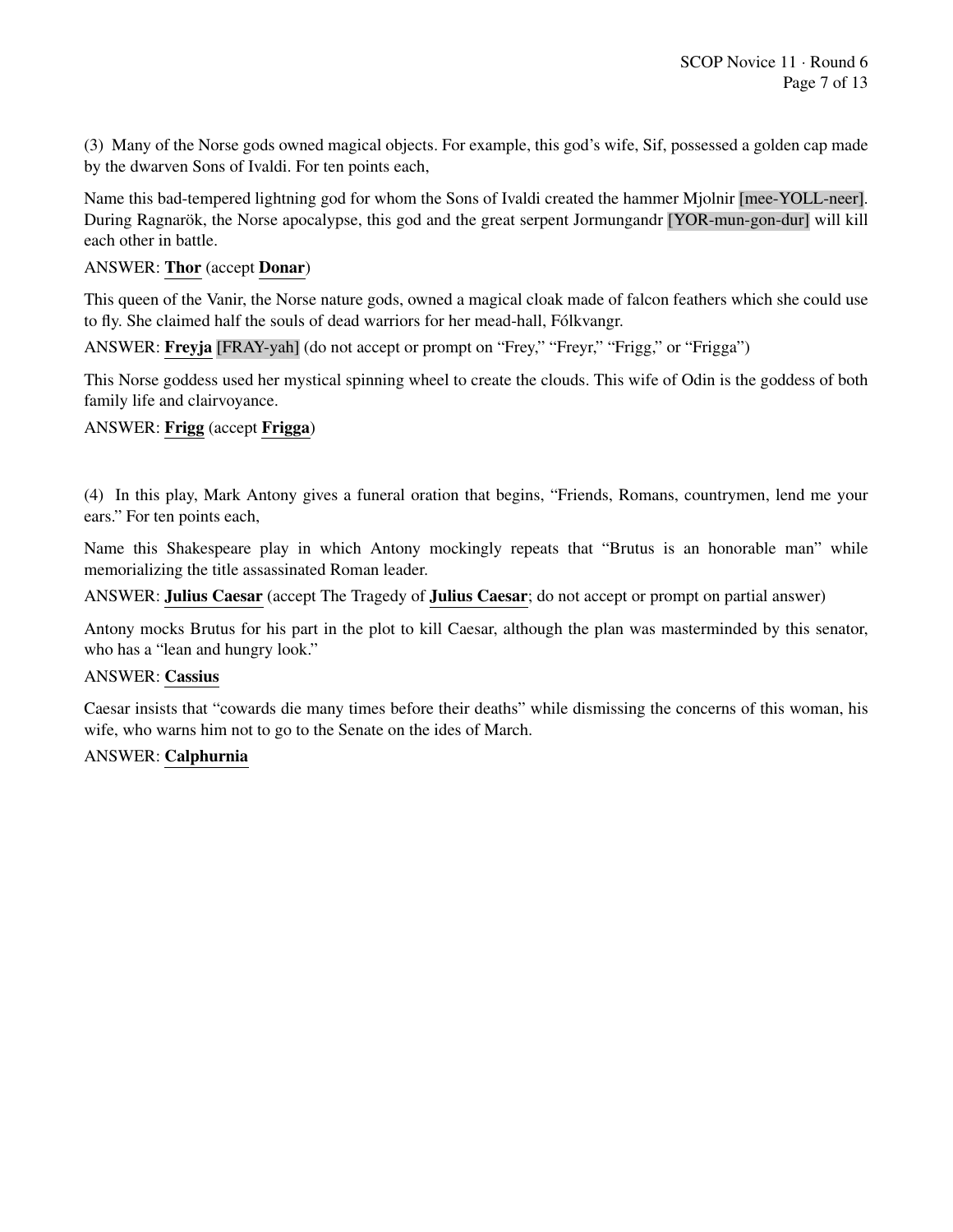(5) Zeno of Elea is renowned for devising these statements, including one involving an arrow that seems to state that motion is impossible. For ten points each,

Give this term for a statement that logically contradicts itself. Another famous example of these statements involves Achilles being unable to pass a tortoise in a footrace.

#### ANSWER: paradox

Simple paradoxes can often be solved with this principle named for a Franciscan friar. This idea is often stated as "the simplest solution is most likely to be the best one."

ANSWER: Occam's razor (prompt on "law of parsimony" or "principle of parsimony;" Note: The friar was William of Ockham.)

Logician Willard Van Orman Quine described a paradox about non-existence as "[this philosopher's] beard," joking that Occam's razor was unable to cut it. This mentor of Aristotle outlined his "theory of forms" in works like *Republic*.

# ANSWER: Plato (accept Platon)

(6) In a painting of this season, Flora reaches into a pocket of flowers in her dress while, next to her, a blue Zephyrus grabs Chloris. For ten points each,

Name this season represented allegorically in a painting set in an orange grove. In the painting, the three Graces dance in a circle to welcome this season of rebirth.

#### ANSWER: spring (accept Primavera; accept Allegory of Spring)

*The Allegory of Spring*, or *Primavera*, was painted by this Renaissance artist from Florence. This artist made several mythological paintings for his patrons, the Medici family.

ANSWER: Sandro Botticelli (accept Alessandro di Mariano di Vanni Filipepi)

Flora, Chloris and Zephyrus also appear in this other mythological Botticelli painting, which depicts the title Roman goddess being blown to shore while standing on a seashell in this painting

ANSWER: The Birth of Venus (accept Nascita di Venere; do not accept or prompt on "Venus" alone; do not accept or prompt on "Aphrodite")

(7) A poem about a man with this profession reflects that "each morning sees some task begin, / each evening sees it close; / something attempted, something done, / has earned a night's repose." For ten points each,

Name this profession. A man with this profession opens a poem by standing "under a spreading chestnut-tree," and entertains his village's children with his bellows.

# ANSWER: blacksmith (accept smith or smithy; accept The Village Blacksmith)

The author of "The Village Blacksmith" also wrote a poetic profile of this American hero. In the poem, this man rides "to every Middlesex village and farm" to warn that the British are marching to Lexington and Concord.

#### ANSWER: Paul Revere (accept Paul Revere's Ride)

This American poet wrote "The Village Blacksmith," "Paul Revere's Ride," and *Evangeline*.

ANSWER: Henry Wadsworth Longfellow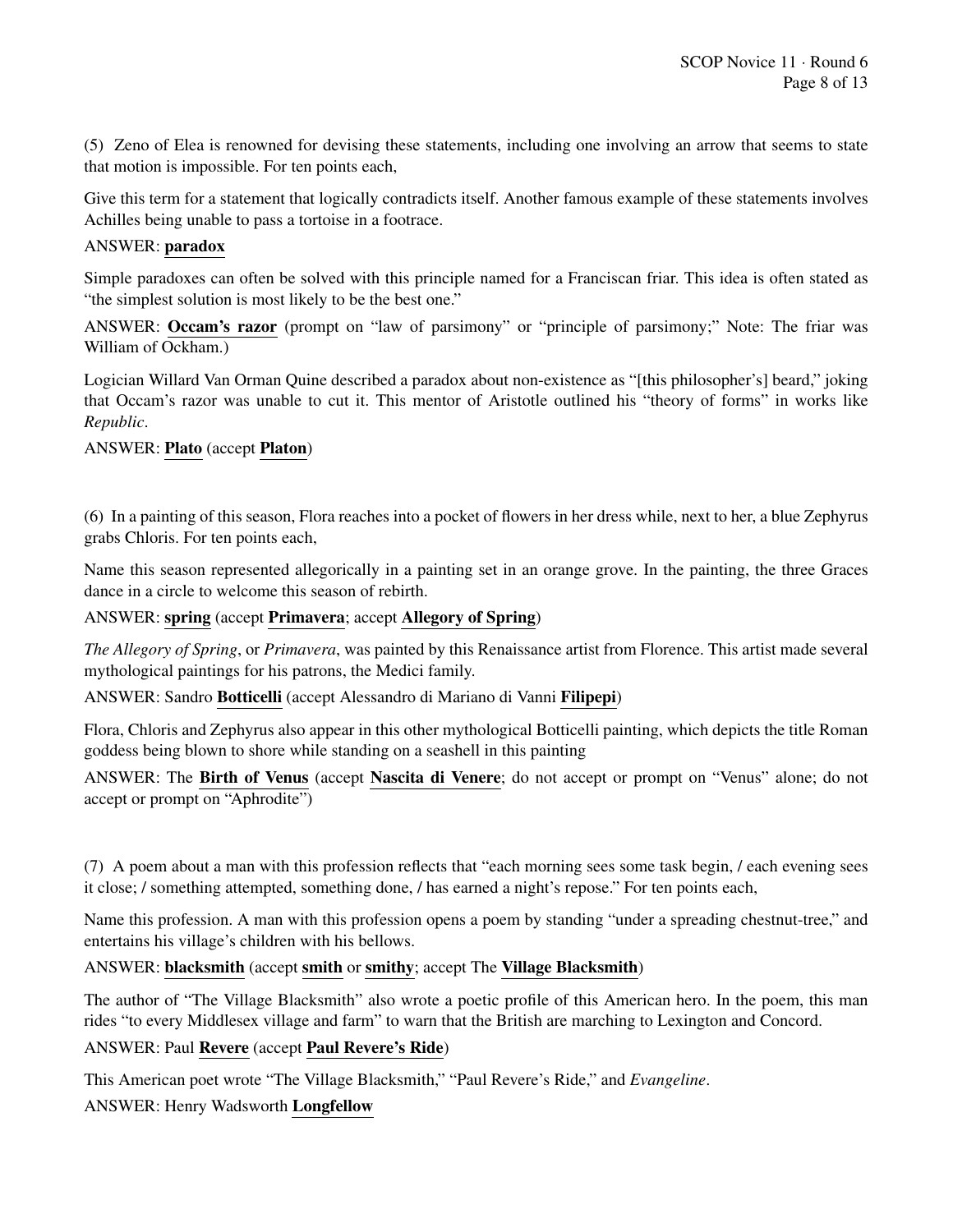(8) The notation "N choose K" is often used to denote this mathematical concept. For ten points each,

Give this term for a selection of objects out of a group in which the order that the objects are chosen does not matter.

# ANSWER: combinations

In this related concept symbolized with a P, the order in which the numbers are chosen *does* matter.

# ANSWER: permutations

The formulas for both permutations and combinations involve factorials, in which an integer is multiplied by every positive integer less than it. The expression "n factorial" is written using this punctuation mark.

# ANSWER: exclamation point (or exclamation mark)

(9) This royal's reputation was destroyed after another woman forged letters in her name to acquire jewelry in the Diamond Necklace Affair. For ten points each,

Name this last queen of France before the Revolution, who was executed not long after her husband, Louis XVI [sixteenth].

# ANSWER: Marie Antoinette (accept Maria Antonia Josepha Johanna)

Upon learning that French peasants were no longer able to afford bread, Marie Antoinette allegedly remarked, "Let them eat" this instead.

# ANSWER: cake (accept brioche)

Marie Antoinette was killed at the beginning of this bloody period of the French Revolution. This period ended when its leader, Maximilian Robespierre, was also executed.

# ANSWER: Reign of Terror (accept The Terror; accept La Terreur)

(10) The center of Yellowstone National Park sits within one of these geologic structures, the remains of an eruption from six hundred forty thousand years ago. For ten points each,

Name this hollow depression that forms when an eruption causes a volcano to collapse. Mount Mazama's eruption created one of these structures that filled with water and became Crater Lake.

#### ANSWER: caldera

A caldera can result from the release of this hot, molten rock during an eruption. Before this substance reaches the surface, it is called magma.

#### ANSWER: lava

The Hawaiian islands contain few calderas because they were formed over one of these regions where mantle plumes push magma up towards the crust, creating fairly constant lava flows.

#### ANSWER: hotspots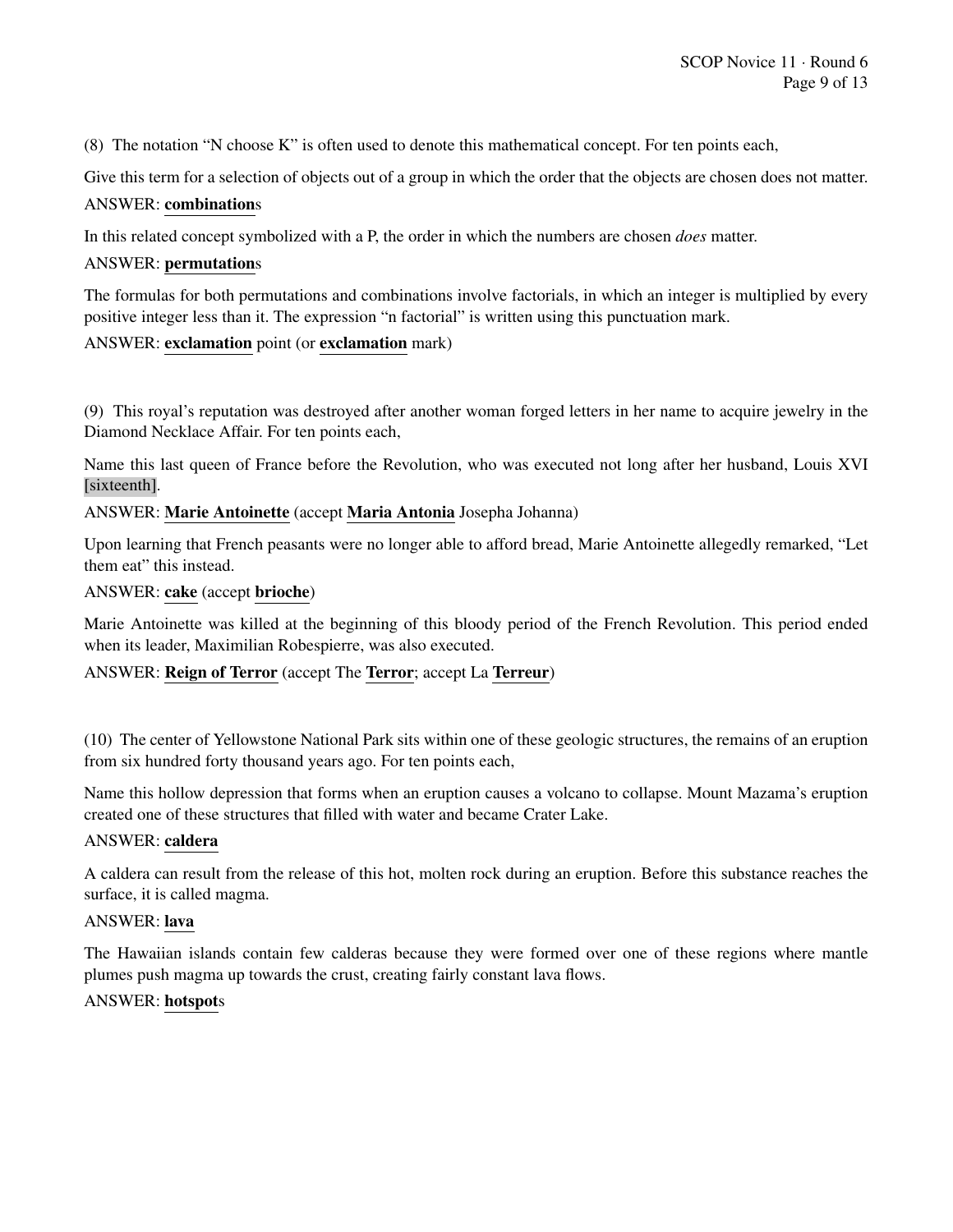(11) This company's president is Hidetaka Miyazaki, a game designer who is credited with creating the defining games of a genre that focuses on punishing gameplay in a gritty, medieval setting. For ten points each,

Name this Japanese game company behind *Armored Core* and *Elden Ring*.

#### ANSWER: FromSoftware

Players battle Saint Aldrich and Prince Lothric in the third entry of this notoriously difficult FromSoftware medieval action-RPG series that began in 2009.

# ANSWER: Souls (accept Dark Souls I, II, or III; accept Demon's Souls)

The *Souls* series spawned a generation of "Souls-like" games, including this FromSoftware game in which the city of Yharnam is beset by a mysterious illness that transforms people infected with it into monstrous beasts.

# ANSWER: Bloodborne

(12) The qibla [kee-blah], the direction Muslims should face to pray, points toward the Kaaba in this city. For ten points each,

Name this Saudi Arabian city, the birthplace of Muhammad.

# ANSWER: Mecca (accept Makkah)

Any Muslim who is both financially and physically able is expected to perform this pilgrimage to Mecca at least once in their life. During this pilgrimage, Muslims circle the Kaaba and perform the metaphorical Stoning of the Devil.

# ANSWER: Hajj

According to the Quran, this prophet and ancestor of Muhammad helped build the Kaaba with his father, Ibrahim. ANSWER: Ismail (accept Ishmael)

(13) This novel's title character avoids humans who remind him of Yahoos, and instead prefers to talk to creatures that remind him of the wise and dignified Houyhnhnms [h-WIN-hims]. For ten points each,

Name this satirical adventure novel, in which the title man journeys through fantastical countries like Lilliput, which is populated by six-inch-tall humans.

ANSWER: Gulliver's Travels (accept Travels into Several Remote Nations of the World, In Four Parts, by Lemuel Gulliver, First a Surgeon, and then a Captain of Several Ships)

To console himself for having to leave the land of the Houyhnhnms, Gulliver purchases two of these animals, and talks to them for hours each day.

#### ANSWER: horses (accept stone-horses)

*Gulliver's Travels* is by this Irish satirist, who also wrote *A Tale of a Tub* and *A Modest Proposal*.

ANSWER: Jonathan Swift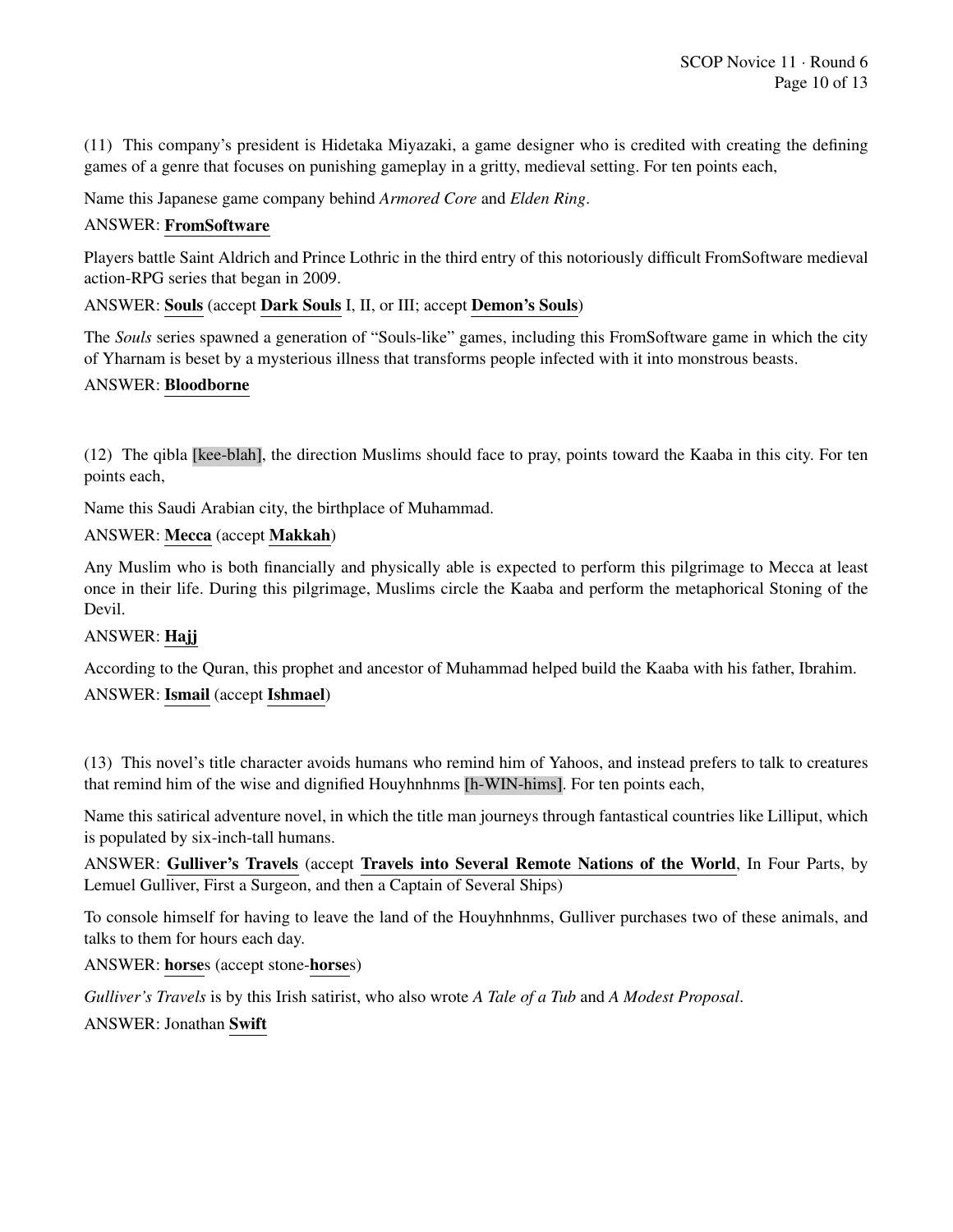(14) Answer the following about a defunct Cabinet position, for ten points each.

This member of Franklin Pierce's cabinet later became the first and only president of the Confederate States of America.

ANSWER: Jefferson Davis (accept Jefferson Finis Davis)

Prior to defecting, Jefferson Davis held this now-defunct Cabinet position, which was replaced by the Secretary of Defense in 1947.

# ANSWER: Secretary of War

The first Secretary of War was this general of the American Revolutionary War, who crossed the Delaware River alongside George Washington.

# ANSWER: Henry Knox

(15) By placing a thermometer next to the color spectrum produced by a prism, Sir William Herschel discovered this form of radiation. For ten points each,

Name this type of radiation with wavelengths just longer than visible light. About half of the solar energy that reaches Earth is this form, commonly referred to as "heat radiation."

ANSWER: infrared radiation (accept IR radiation)

This type of radiation with wavelengths between one millimeter and one meter is near infrared on the EM spectrum. These waves are especially good at exciting water molecules in their namesake cooking device.

# ANSWER: microwaves (accept microwave radiation)

Microwaves have largely supplanted radio waves in this technology that can be used to enforce speed limits, track storms, and monitor for enemy aircraft.

#### ANSWER: radar (accept radio detection and ranging)

(16) When it was a French autonomous republic, this country shared its name with one of its official languages, Malagasy [mal-ah-gah-see]. For ten points each,

Name this island country off the east coast of Africa with capital at Antananarivo [ahn-tah-nah-nah-ree-voh].

ANSWER: Madagascar (accept Republic of Madagascar; accept Repoblikan'i Madagasikara)

Madagascar is the only native home of these primates, which spend most of their time in trees. The ring-tailed species of this animal is on the endangered species list due to habitat loss.

ANSWER: lemurs (accept ring-tailed lemurs)

Lemurs are endemic to Madagascar because the island is separated from mainland Africa by this body of water. ANSWER: Mozambique Channel (accept Lakandranon'i Mozambika)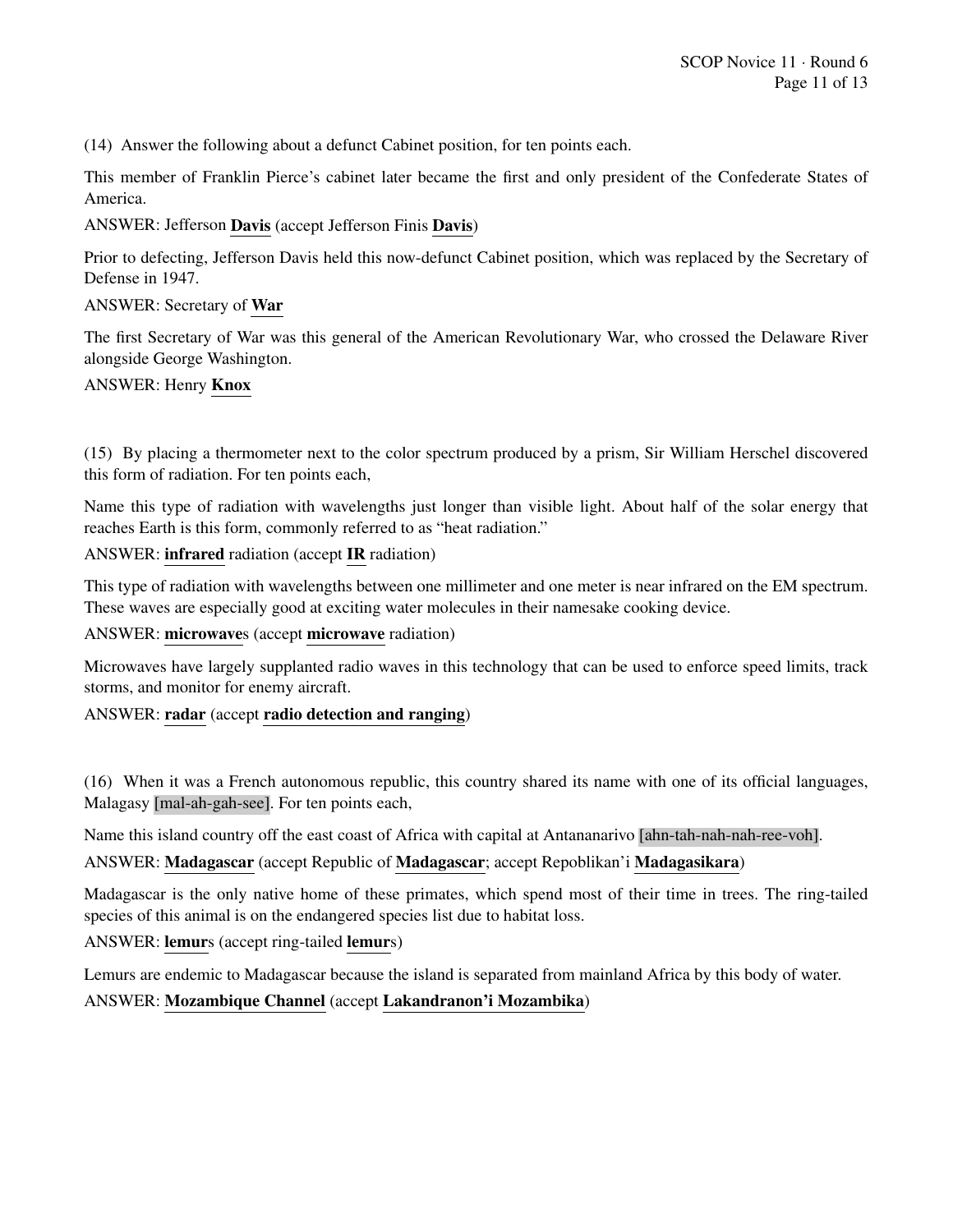(17) To conduct current, a galvanic cell or battery must possess both an anode and this electrode. For ten points each,

Name this positive electrode where the reduction reaction occurs. This electrode is made of copper in a zinc-copper cell.

# ANSWER: cathodes

The Nernst equation can determine the voltage of a zinc-copper cell if these quantities are known for the two ions. This quantity is usually expressed in molarity or moles per liter.

# ANSWER: concentrations

To allow flow of ions between the two electrodes, a porous cup or one of these devices may be used. A typical one of these devices is a U-shaped glass tube filled with an electrolyte solution.

# ANSWER: salt bridges

(18) Give the following about the Non-Aligned Movement, an organization of countries interested in protecting their interests against both the Soviet-dominated Warsaw Pact and the US-dominated NATO, for ten points each.

The concept of non-alignment was developed by diplomats during discussions in this international body, as countries like India and Yugoslavia refused to contribute to this body's effort to help South Korea during the Korean War. The US is one of five permanent members of this global body's Security Council.

# ANSWER: United Nations (accept UN)

The Non-Aligned Movement grew out of the Bandung Conference, a 1955 meeting hosted by President Sukarno on this country's island of Java.

ANSWER: Indonesia (accept Republic of Indonesia; accept Republik Indonesia)

The Non-Aligned Movement was co-founded by, among other leaders, this President of Egypt who led from 1956 to 1970.

ANSWER: Gamal Abdel Nasser (accept Jamal 'Abd al-Nasir; accept Gamal Abdel Nasser Hussein)

(19) Beethoven wrote a set of pieces for this type of ensemble dedicated to Count Razumovsky. For ten points each,

Name this type of chamber ensemble consisting of two violins, a viola, and a cello.

ANSWER: string quartet (prompt on partial answers like "string ensemble")

In addition to being the "father of the symphony," this Austrian composer is considered the "father of the string quartet." This man wrote sixty-eight string quartets, including "Sunrise" and "Emperor."

ANSWER: Joseph Haydn (accept Franz Joseph Haydn)

Mozart wrote a set of six string quartets dedicated to Haydn; the last one in the set is nicknamed for this musical feature. This musical term refers to harmonies that sound harsh or unpleasant.

ANSWER: dissonance (accept word forms like dissonant; accept Dissonance quartet)